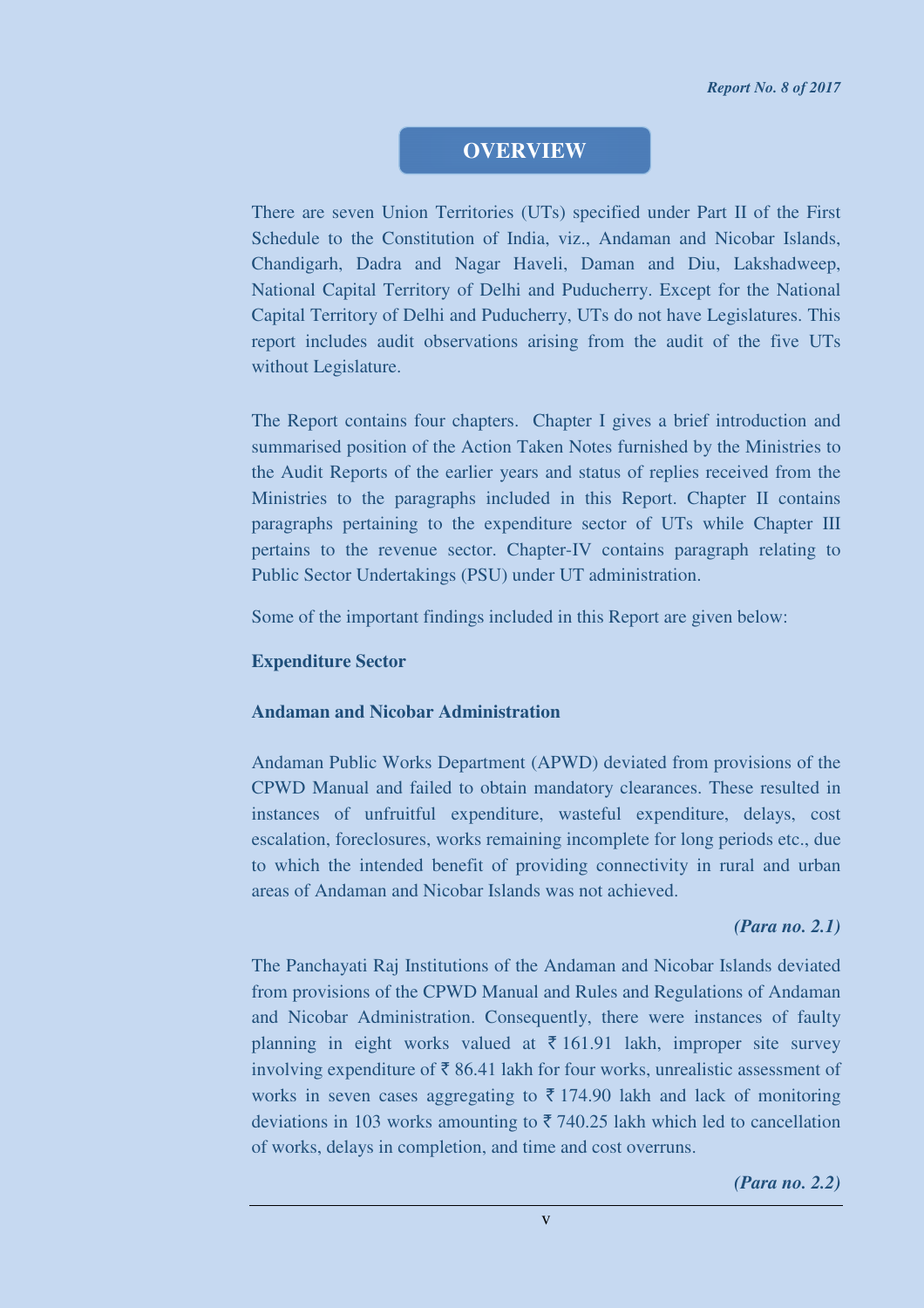#### *Report No. 8 of 2017*

Failure of Andaman and Lakshadweep Harbours Works (ALHW) to adhere to guidelines regarding planning, execution and monitoring of projects resulted in non-fulfilment of objectives. Improper planning, delayed action and non-compliance to rules resulted in unfruitful/wasteful expenditure of  $\bar{\xi}$  3.41 crore, blockage of  $\bar{\xi}$  4.08 crore, and cost overrun of  $\bar{\xi}$  37.45 lakh. Incorrect application of rates in execution of works led to excess payment of  $\bar{\bar{\xi}}$  1.79 crore.

### *(Para no. 2.3)*

Port Management Board, Port Blair is illegally operating two defective and unregistered tugs in Port Blair putting its personnel and craft at risk.

### *(Para no. 2.4)*

Failure of APWD to avail of excise duty exemptions and to purchase pipes directly from the manufacturer, resulted in avoidable expenditure of  $\bar{\xi}$  2.30 crore on drinking water supply projects.

### *(Para no. 2.5)*

Andaman and Lakshadweep Harbour Works (ALHW) falsely informed ANI Administration that they had a legal obligation to pay a firm, resulting in continuation of a project that was subsequently stopped after incurring  $\bar{\tau}$  1.18 crore. Despite ANI Administration's subsequent orders to stop all work and withdrawal of funds, ALHW continued to incur expenditure.

### *(Para no. 2.6)*

Andaman Public Works Department awarded work to construct a sea wall partly located in reserved forest areas, but made no effort to secure mandatory permission. Consequently, the work was abandoned after part-construction, defeating the objective of preventing sea erosion and led to unfruitful expenditure of  $\bar{\tau}$  0.96 crore.

### *(Para no. 2.7)*

Tourism Department leased water sports equipment to a private operator charging lease rent at far less rates than what Government itself pays to borrow funds. In addition, the Department provided rent-free use of building and premises to the operator in the sports complex. The Department also deleted/omitted clauses in the agreement that would have ensured that the operator did not charge unduly high fees from the public and would have also ensured greater financial and legal control over the operator.

*(Para no. 2.8)*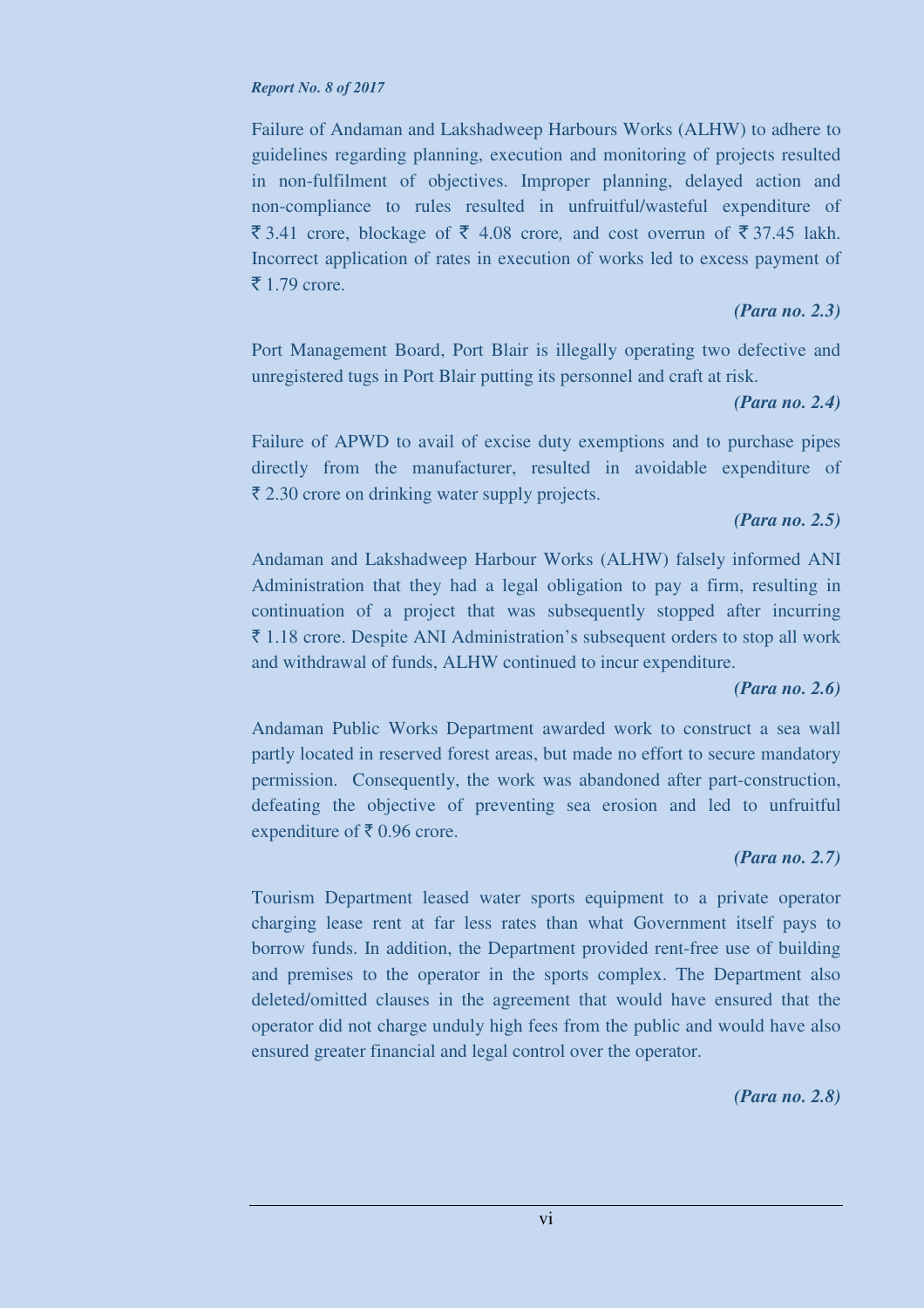## **Chandigarh**

Chandigarh Housing Board (CHB) failed to deduct TDS before making payment to contractor. Subsequently, at the instance of Income Tax Department, CHB deposited  $\bar{\tau}$  5.55 crore from its own funds as TDS with the IT Department.

#### *(Para no. 2.9)*

In violation of rules, Central Project Division, Chandigarh Administration prematurely withdrew and irregularly retained  $\bar{\tau}$  3.82 crore out of Government account for 30 months, and thereafter irregularly continues to retain the balance of  $\bar{\tau}$  1.73 crore for a further period of more than 32 months. The interest loss on this account till date is  $\bar{\tau}$  1.12 crore.

### *(Para no. 2.10)*

### **Daman and Diu**

Failure of Daman and Diu Administration to adhere to financial rules resulted in release of funds despite non-execution of Flood Control and Drainage Anti-Sea Erosion Projects and idling of  $\bar{\tau}$  6.50 crore with Daman Municipal Council (DMC) during 2012-16.

*(Para no. 2.12)* 

### **Lakshadweep Islands**

Union Territory of Lakshadweep continues to depend primarily on diesel generators to generate electricity. No system is in place to ensure that the DG sets are installed as per requirement. Non commissioning of bulk storage facilities at Kavaratti and Minicoy resulted in transit loss, amounting to  $\bar{\xi}$  2.65 crore. Diesel consumption in excess of norms, high transmission and distribution losses were noticed. Four solar photovoltaic (SPV) plants were not working while two were under renovation. No follow up action on JERC directives to collect overdue revenues and non-collection of dues from NTPC were also noticed.

### *(Para no. 2.13)*

Failure of Ministry of Science and Technology to monitor expenditure on installation of bio-toilets, resulted in UTL Administration parking of  $\bar{\tau}$  17.27 crore outside Government account in violation of rules. Ultimately, the objective of installing 12,000 bio-toilets in Lakshadweep remains unfulfilled.

*(Para no. 2.14)*